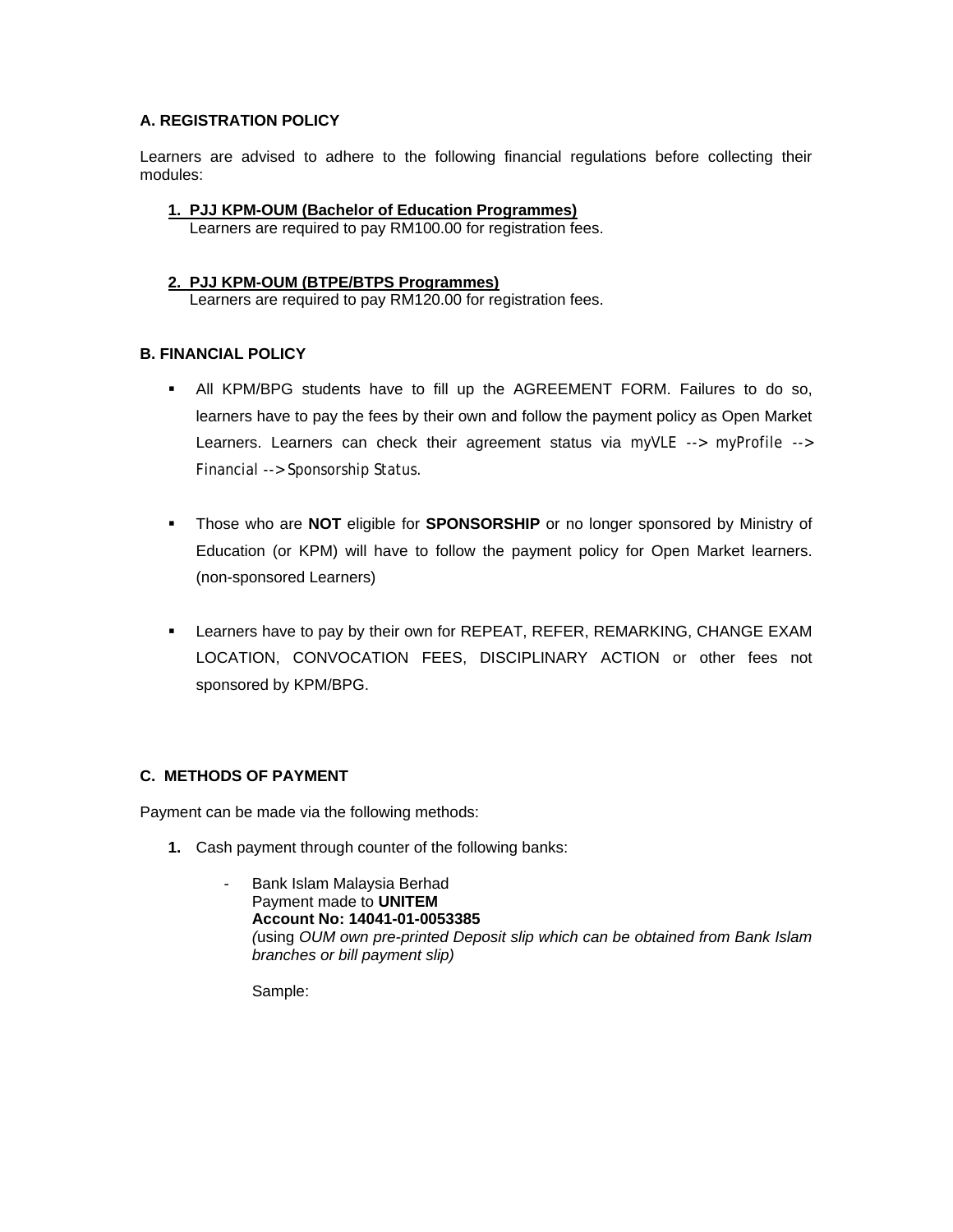|                                    | Nama Penerima<br>۰ |                                                           | UNITEM (14041-01-0053385)  |                            |                                    |                       |                                     |                                                                                                                                                            |           |     |
|------------------------------------|--------------------|-----------------------------------------------------------|----------------------------|----------------------------|------------------------------------|-----------------------|-------------------------------------|------------------------------------------------------------------------------------------------------------------------------------------------------------|-----------|-----|
| Jumlah Bayaran                     |                    | RM                                                        | 120.00                     |                            |                                    |                       | 26.08.2009                          |                                                                                                                                                            |           |     |
| Bayaran Secara                     |                    | Tunsi Ringgit Malaysia: SATU RATUS                        |                            |                            | 0.4A                               | PULUH                 | <b>SAHAJA</b>                       |                                                                                                                                                            |           |     |
|                                    |                    | Pindahan Akaun (Sila nyatakan nombor akaun)<br>No. Akaun: |                            |                            |                                    |                       | di belakang cek)                    | Cek (Sila pastikan no. K/P dan nama penerima ditulis                                                                                                       |           |     |
|                                    |                    | <b>Maklumat Pembayaran</b>                                |                            |                            |                                    | Bank                  | No. Cak                             | <b>Tempst</b>                                                                                                                                              | <b>RM</b> | Sen |
| Nama Polajar                       | FAUZIAH.           | BJNTI                                                     | TANAR                      |                            |                                    |                       |                                     |                                                                                                                                                            |           |     |
| No. K/P.                           |                    | 7/08/8-01-5500                                            | No. Matrik                 |                            | 902                                |                       |                                     |                                                                                                                                                            |           |     |
| Kursus                             |                    | SARJANA MUOA PUARAN                                       | No. Tal                    |                            |                                    |                       |                                     |                                                                                                                                                            |           |     |
| Bayaran Kerana                     |                    | YURAN SEMESTER                                            | $SENTE$ $ORER$<br>$\sigma$ |                            |                                    |                       | Jek ciherima untuk pungulan sahaja. | <b>JUMBAN</b>                                                                                                                                              |           |     |
|                                    |                    |                                                           |                            | neversions and called trad | Sila gunakan borang yang bersamaan | <b>TOLAK KOUNSYEN</b> |                                     |                                                                                                                                                            |           |     |
|                                    |                    |                                                           |                            |                            |                                    |                       |                                     | <b>JUAN AH BERSIH</b>                                                                                                                                      |           |     |
| T/tangan Pemegang Akaun / Pembayar |                    |                                                           |                            |                            |                                    |                       |                                     | sah apabila terdapat cetakan komputer oleh mana-mata cawangen BANK<br>atsupun ditandatangani oleh pegawal BANK. Penerimaan yang sah adalah danggap sebagai |           |     |
| UNIVERSITI TERRUKA M               |                    |                                                           | $14 - 041 - 01$            |                            | 338-522110                         | 011111111111120.00    |                                     | resit resmi UNITEM dan hendaklah disimpan sabagai bukti beyaran.<br>26/08/2009 10:40:59 USU                                                                |           |     |
| bi023mom                           | 1041               | 969454<br>0037                                            |                            |                            |                                    |                       |                                     |                                                                                                                                                            | 01032     |     |
|                                    |                    |                                                           | SALINAN OU MALAYSIA        |                            |                                    | Teller                |                                     | Pegawai Pengesah                                                                                                                                           |           |     |
| Nº 969454                          |                    |                                                           |                            |                            |                                    |                       |                                     |                                                                                                                                                            |           |     |
|                                    |                    |                                                           |                            |                            |                                    |                       |                                     |                                                                                                                                                            |           |     |
|                                    |                    |                                                           |                            |                            |                                    |                       |                                     |                                                                                                                                                            |           |     |
|                                    |                    |                                                           | Correct Receiver           |                            |                                    | Correct IC no         |                                     |                                                                                                                                                            |           |     |
|                                    |                    |                                                           |                            |                            |                                    |                       |                                     |                                                                                                                                                            |           |     |
|                                    |                    |                                                           |                            |                            |                                    |                       |                                     |                                                                                                                                                            |           |     |
| Bank Simpanan Nasional (cash only) |                    |                                                           |                            |                            |                                    |                       |                                     |                                                                                                                                                            |           |     |
|                                    |                    | Payment made to UNIVERSITI TERBUKA MALAYSIA               |                            |                            |                                    |                       |                                     |                                                                                                                                                            |           |     |

*Rujukan 1* : IC number

*Rujukan 2* : Contact number

Sample:



#### **2.** Internet Banking

- **a.** Bankislam.biz ([http://www.bankislam.biz/\)](http://www.bankislam.biz/) for BIMB account holder
- **b.** CIMB clicks(<http://www.cimbclicks.com.my/>) for CIMB account holder pay bills (Education\_Open University Malaysia)
- **c.** Maybank2u (<http://www.maybank2u.com.my/>) for MBB account holder Bill Payment

 (select one-off-payment\_Education & Education Loans\_Open University Malaysia)

**d.** Financial Payment Exchange (FPX) [\(http://www.onlineapps8.oum.edu.my/StudentPortal/onpayment\\_new.jsp\)](http://www.onlineapps8.oum.edu.my/StudentPortal/onpayment_new.jsp)

\* **Transactions via Cash Deposit Machine (CDM) and Fund Transfer are not acceptable.**